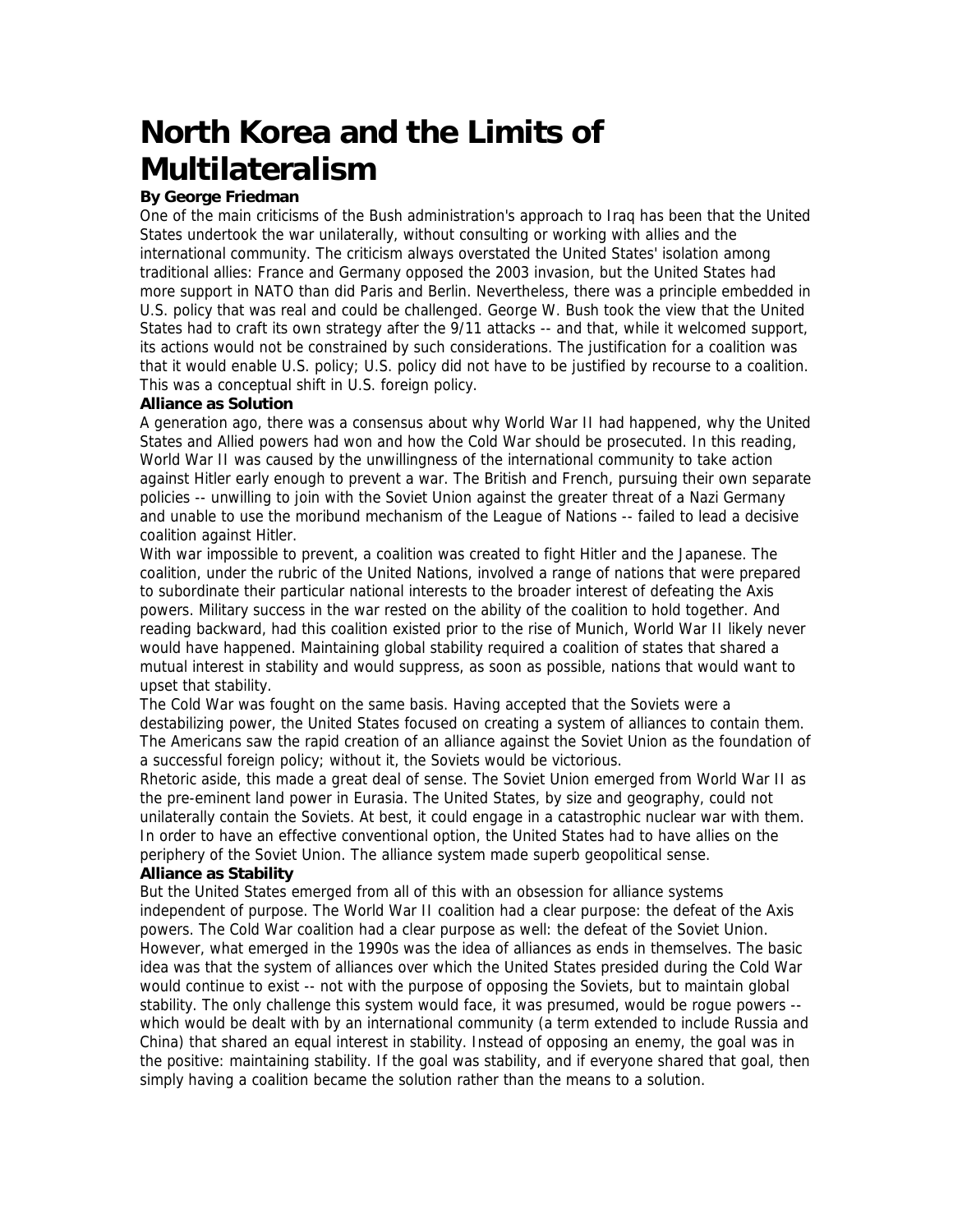The central assumption behind this approach was that all significant powers now shared a common interest -- stability -- and that the only destabilizing powers would be rogues, against which the international community would pool its forces. Desert Storm was the model: A broad coalition re-conquered Kuwait, with even nonparticipants in the war giving at least tacit approval. This principle was maintained until Kosovo.

Bush's policy on Iraq, therefore, became a battleground for those who argued that maintaining the alliance system had to take precedence over the unilateral pursuit of national interests. Leaving aside the important question of whether the invasion of Iraq made sense from the American point of view, one argument was that anything that alienates the coalition -- regardless of whether it is a good or bad idea -- is extremely dangerous because this alienation undermines international stability. More to the point, it undermines the foundations of what has been U.S. foreign policy since 1941 -- a foreign policy that was successful.

#### **North Korea and Multilateralism**

The counterargument, of course, is provided by history: Successful alliances are built for the purpose of dealing with threats. Alliances built around principles such as stability are doomed to fail, for a number of reasons. First, over time, the status quo appeals to some powers and not to others. Stability is another way of arguing that the international order should be maintained as it is, ignoring the fact that some powers are thereby placed at a great disadvantage. Apart from any moral argument, it follows that, with a universal commitment to stability, subordinate powers will permanently accept their positions, or leading powers will give up their positions quietly, without destabilizing the system. Thus, the idea of maintaining alliances for purposes of stability is built on an unlikely assumption: Stability is in the universal interest of the international community.

Which brings us to North Korea. The U.S. approach to North Korea -- and this includes that of the Bush administration -- consistently has been the polar opposite of its approach to Iraq. North Korea has provided the classic example of multilateralism in pursuit of stability as an end in itself. The United States does not want North Korea to get nuclear weapons because this could destabilize the international system. Whatever its rhetoric, however, Washington has taken no steps to try to destabilize North Korea, focusing instead on changing its behavior through a multilateral approach.

On North Korea, then, the United States has scrupulously followed traditional U.S. foreign policy. First, Washington has consistently accepted the idea that it has a primary responsibility to deal with North Korea, even if there are regional powers that are in a position to do so. The United States has followed the principle that, as the world's leading power, it has unique obligations and rights in dealing with destabilizing powers. Second, the United States has used its position not for unilateral action, but for multilateral action. Washington has been pressured by North Korea for talks, and criticized by others for refusing to engage Pyongyang directly. Rather, the United States has insisted on the principle of shared authority and responsibility, working within the framework of regional powers that have an interest in North Korea: South Korea, China, Russia and Japan. Finally, the United States has made clear that it will not take unilateral military action against North Korea.

However, the multilateral approach pursued under both the Clinton and Bush administrations has failed, if we regard the detonation of a small nuclear device as constituting a failure. This is an important event because it is the complete counterpoint to Iraq, where it has been argued that failure resulted from the Bush administration's unilateral approach. In one case, we wind up with an unmanageable war; in the other, with the potential for a regional nuclear threat.

#### **Shared Responsibility and Inaction**

The driving assumption in the case of North Korea was that all of the powers involved were committed to regional stability, understood the risks of inaction and were prepared to take risks to maintain stability and the status quo. But that just wasn't true. There were very different, competing ideas of stability; the idea of inaction seemed attractive and the assumption of risks did not. There was no multilateral action because the coalition was an illusion. Let's go down the list: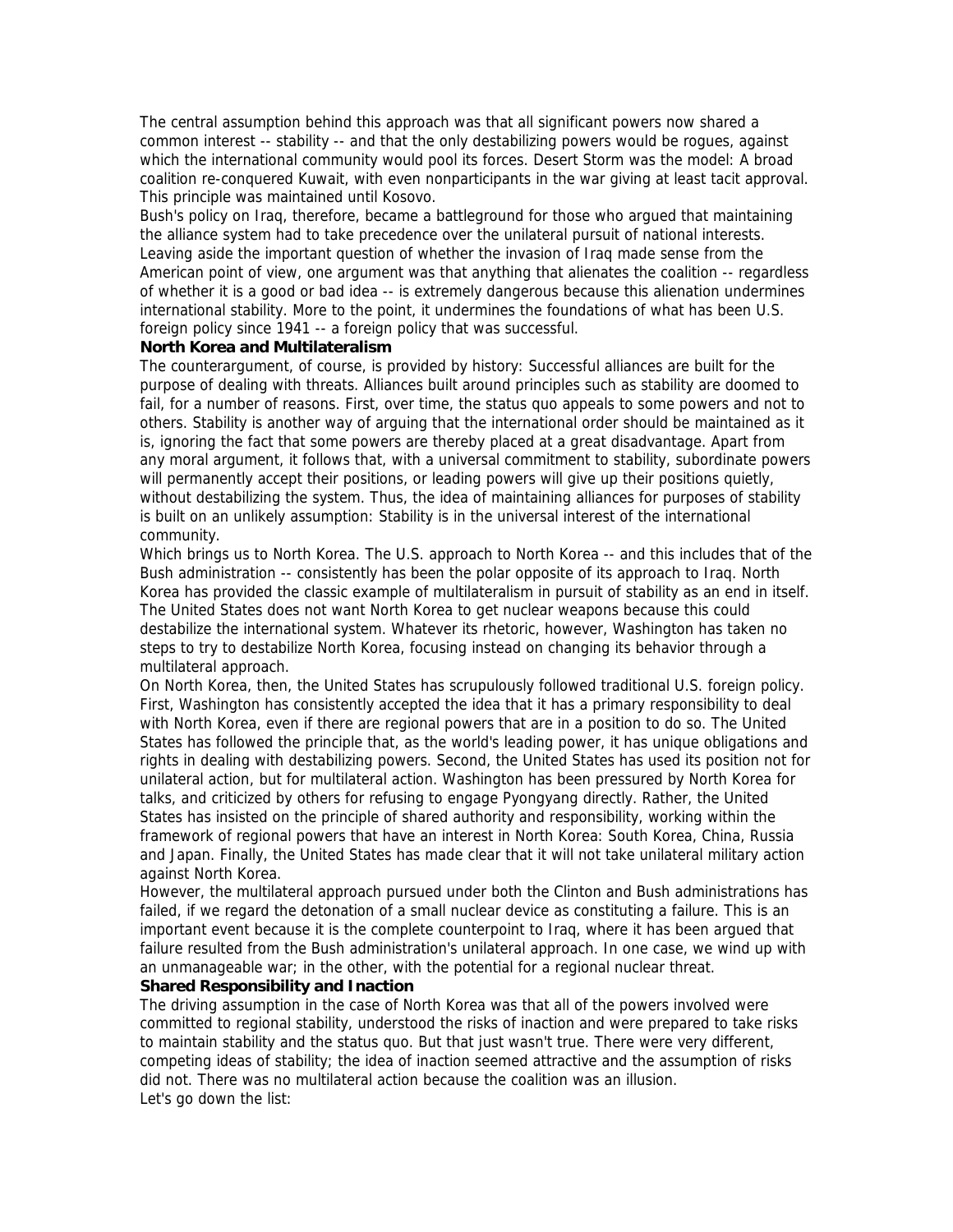- **South Korea:** Seoul does not want Pyongyang to have a nuclear device, but it also does not want the slightest chance of a war with North Korea -- South Korea's industrial heartland is too close to the border. Nor does Seoul want the regime in Pyongyang to fall; the idea of the South taking responsibility for rebuilding a shattered North Korea is not attractive. The South Koreans didn't want the North to acquire nuclear weapons, but they were not prepared to act to stop Pyongyang, or to destabilize the regime.
- **Japan:** Japan does not want North Korea to have a nuclear device, but it is prepared neither to take military action on its own nor to endorse U.S. military action in this regard. Japan has major domestic issues with waging war that would have to be worked out before it could make a move, and it is no hurry to solve those problems. Moreover, Tokyo has little interest in posing such an overt threat that the Koreas, its traditional enemy, would reunify (as an industrial giant) against Japan. The Japanese don't mind imposing sanctions, but they hope they won't work.
- **Russia:** Russia is about as worried about the prospect of a North Korean nuclear strike on its territory as the United States is about a French strike. The two countries may not like each other, but it isn't going to happen. Russia would smash North Korea and not worry about the fallout. But at the same time, Moscow wants to keep the United States tied up in knots. It has serious issues with the United States encroaching on the Russian sphere of influence in former Soviet territory. Russia is delighted to see the United States tied down in Iraq and struggling with Iran, and it is quite happy to have the Americans appear helpless over North Korea. The Russians will agree to some meaningless sanctions for show, but they are not going to make the United States appear statesmanlike.
- **China:** China has major internal problems, both economic and political. The Chinese do not want to anger the United States, but they do want the Americans to be dependent on them for something. The North Korea test blast gave China an opportunity to appear enormously helpful without actually doing anything meaningful. Put another way, if China actually wanted to stop the detonation, it clearly has no influence on North Korea. And if it does have influence -- which we suspect it does -- it managed to play a complex double game, appearing to oppose the blast while taking advantage of its ability to "help" the United States. China, along with Russia, has no interest in serious sanctions.

The issue here is not the fine points of the foreign policies of these nations, but the fact that none has an overarching interest in "doing something" about North Korea. Each of these states has internal and external problems that take precedence, in their eyes, over a North Korean nuclear capability. None of them is pursuing stability, in the sense of being prepared to subordinate national interests to the stabilization of the region. The result is that the diplomatic process has failed.

#### **Multilateralism: Promise and Limitations**

In this case, multilateralism was the problem. By bringing together a coalition of nations with enormously diverse natures and interests, the United States was guaranteed paralysis. There was no commitment to any overarching principle, and the particular national interests precluded decisive action both before and after the nuclear test. Multilateralism provided an illusion of effective action in a situation where inaction -- including inaction by the United States -- was the intent. No one did anything because no one wanted to do anything, and this was covered up with the busywork of multilateral diplomacy.

It is not that multilateral action is useless. To the contrary, it was the foundation of U.S. success in World War II and the Cold War. When a clear and overwhelming interest or fear is present, multilateral action is essential. But invoking multilateralism as a solution in and of itself misses the point that there must be a more pressing issue at stake than the abstract notion of stability.